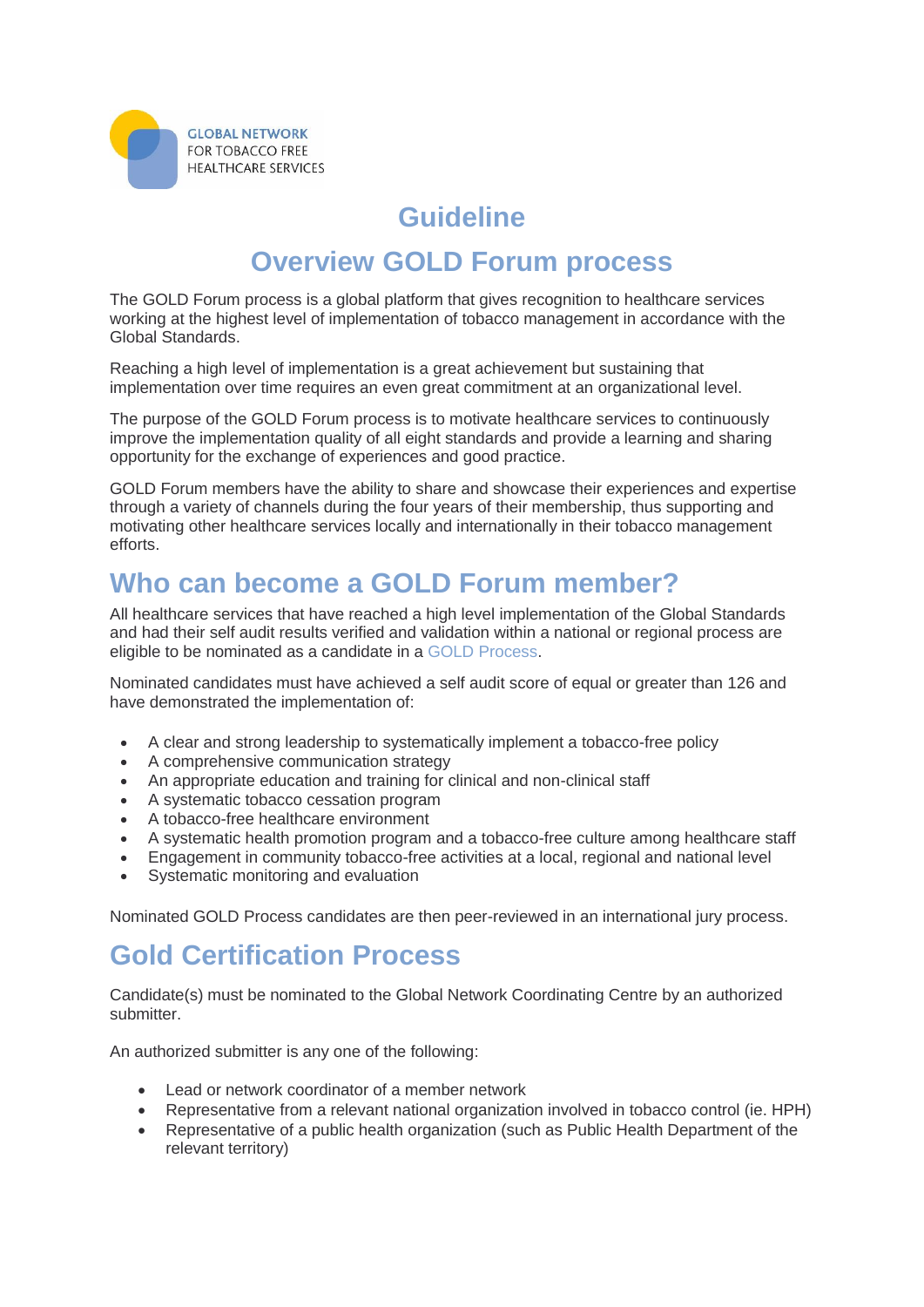### **Responsibilities**

- Verifying and Validating high-level implementation is the responsibility of the national process
- Providing clear information and evidence of that high-level implementation is in place is the national responsible of the national submitter
- Understand the processes used and quality of the results achieved is the responsibility of the Jury Team
- Providing information on the processes used and quality of the results achieved is the responsibility of the nominated candidate

#### **What is a National/Regional Validation Process?**

GNTH-defines an external national/regional process as:

"A process external to the healthcare service, carried out by experts in tobacco control, health promotion and/or service user quality and safety and are trained in the implementing the Global Standards and the self-audit tool."

Key aspects of the external process include:

- Review of documentation and data
- On-site visit and/or peer-review process

There should be an identified lead to oversee the process and act as the authorized submitter for nominations to the GOLD Process

#### **Requirements for Nomination Candidate**

- Self-Audit score of ≥ 126 (Standards 1-8)
- $\bullet$  High quality implementation is achieved in all key areas
- High level implementation must have been verified and validated by an external national/regional process
- Nomination is by an authorized submitter

Submission of contact details for a key person within the nominated healthcare service Acceptance that application is peer-reviewed by a Jury Team assigned within the GOLD Forum Process

Payment of application fee (800 euro)

### **Nomination Requirements COMMITMENT HEALTHCARE SERVICES**

- Written tobacco free policy addresses each of the Global Network Standards
- Documents show active engagement and assignment of senior managers
- A strategy and updated action plan guides implementation
- Funding is allocated in financial documents
- Personnel are allocated in human resources documents
- Non-acceptance of tobacco industry sponsorship and funding, sale, distribution and advertisement of tobacco products

#### **Nomination Requirements COMMUNICATION**

- A clear communication plan informs staff, patients and community
- Tools/materials for communicating the policy with staff, students, subcontractors and agency staff are evident and up to date
- Tools/materials for communicating the policy with service users, visitors and the community are evident and up to date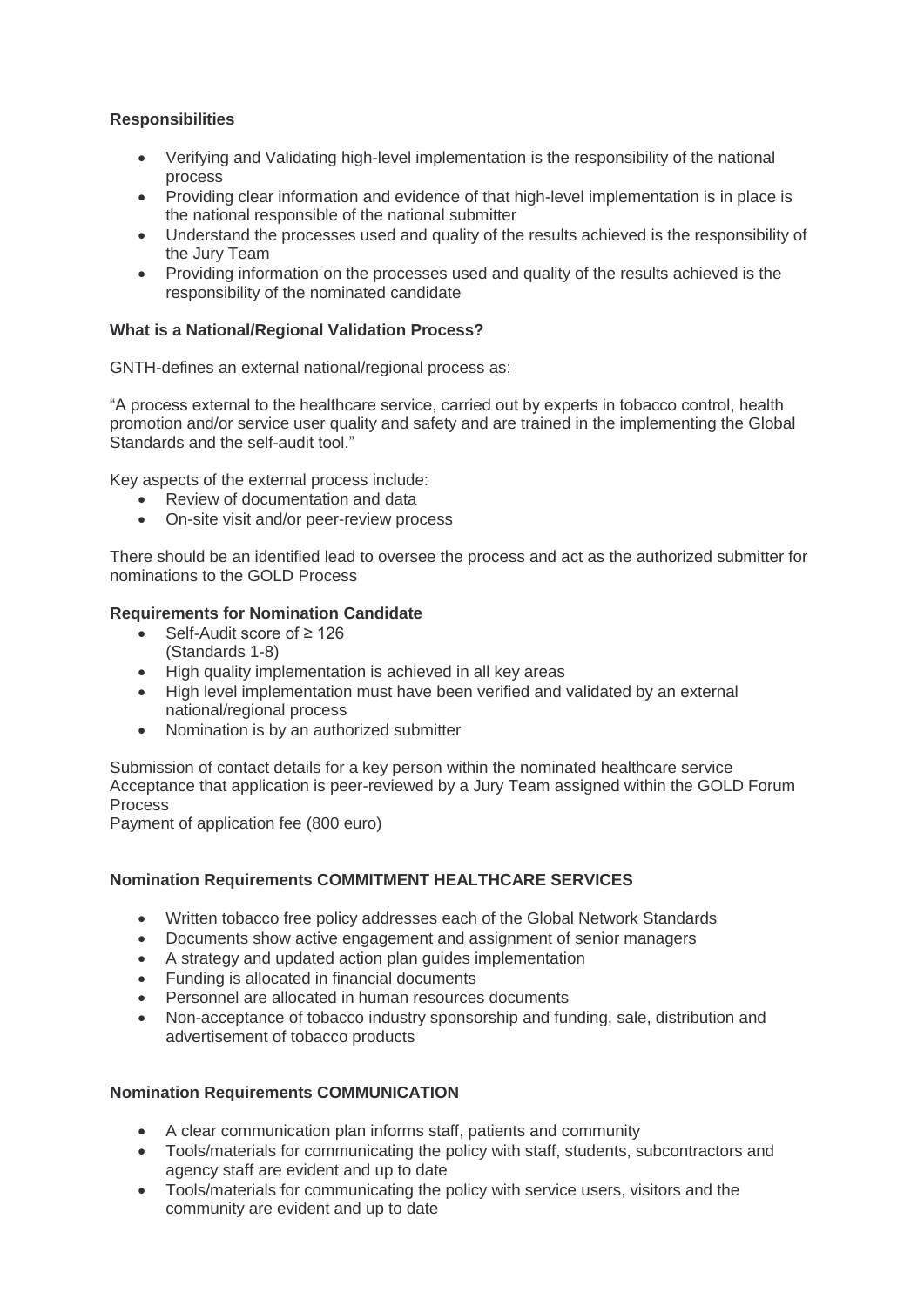### **Nomination Requirements EDUCATION AND TRAINING**

- An education and training strategy is in place
- All required types/levels of tobacco cessation training are provided
- Training program/documents/materials reflect current best practice
- Organization Chart identifies staff for different types of training

### **Nomination Requirements TOBACCO CESSATION PROGRAM**

- The healthcare organization has a systematic procedure in place to identify, diagnose and document the tobacco addiction/ dependence status of service users (including users of associated devices/e-cigarettes)
- Information about the risk of tobacco consumption (including the use of associated devices/e-cigarettes) and tobacco cessation methods is widely available for all service users.
- The healthcare organization has a tobacco cessation service or a referral system to a service that provides treatment for tobacco addiction/dependence in line with researched best practice.
- No or % of referrals to the cessation service followed up in accordance with national standard

### **Nomination Requirements TOBACCO-FREE ENVIRONMENT**

- A tobacco-free environment is in place
- Tobacco and associated devices/e-cigarettes are not sold, distributed or advertised within the organization
- Monitoring tools and process maintain the tobacco-free environment
- All infringements of the policy are monitored and recorded
- A procedure is in place to manage any and all exceptional circumstances
- Nomination Requirements
- Health Program Tobacco-free Culture Staff
- An implemented workplace program promotes the health of all working within the organization
- Process /Procedures identify tobacco and associated devices/e-cigarettes users, offer help and provide access to a tobacco cessation service to all tobacco users among staff
- Employment contracts include statements about commitment by staff to organisational tobacco-free environment and culture
- Staff policies describe or outline requirements of the staff exemplary role in accordance with national legislation and WHO CODE OF PRACTICE FOR HEALTH CARE **PERSONNEL**

### **Nomination Requirements ENGAGEMENT IN COMMUNITY REGIONAL / NATIONAL TOBACCO-FREE ACTIVITIES**

- A strategy and action plan guides tobacco-free activities
- Engagement in regional and/or national tobacco-free activities
- Project reports of activities ie participation in national or WNTD
- Number and/or list of activities engaged in with local community partner's in the past year
- Number and/or list of partners worked with in the past year to promote tobacco control
- Actions or events for specific targeted groups

### **Nomination Requirements SYSTEMATIC MONITORING AND EVALUATION**

• Data collection systems support systematic monitoring & evaluation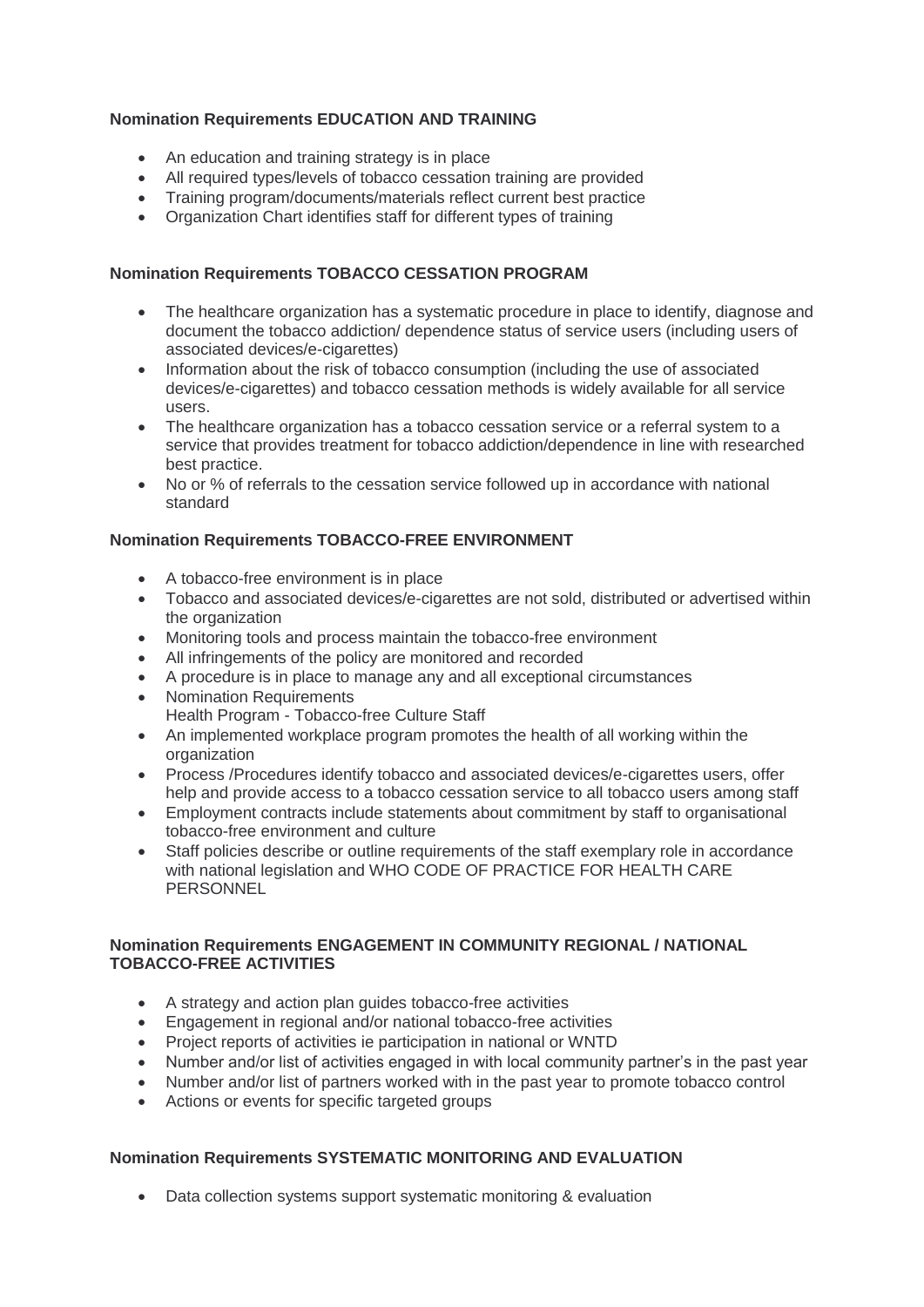- Data collection systems include feedback from staff and service users
- Quality improvement and sustainment plans are annually documented

#### **GOLD PROCESS – APPLICATION FEE (€ 800)**

- GOLD Process administration and application review
- Online support during the Process and expert feedback
- Awarding of the GOLD Forum Certificate, Glass Globe and Membership of the Global GOLD FORUM (when successful)
- Invitation to present at the GOLD Forum Event (held in conjunction with the 29th International HPH Conference)
- Free Registration Fee to Gold Forum Event
- Recognition and profile on the GOLD FORUM platform on the Global website

# **Certification Documents / Forms**

#### **1. Document: FORM A**

#### FORM A: What is the purpose of it?

The national tobacco control situation as well as the situation specific for the respective the healthcare service needs to be clearly documented. This data has to be referenced by weblinks, guidelines and other sources the jury members can go back to.

The jury team needs a clear picture of how the respective candidate was selected for nomination.

The Jury Members have to be clear about the validation process at the national and or regional level. They need to understand how you gained insight into the implementation process of the candidate and they would need to know how you verified the reliability of the evidence of the reported results.

#### **Submission: Responsibility Submitter**

Only authorized submitters can nominate a healthcare service as a candidate in a GOLD Process. The submitter must describe the national "verification and validation" process and findings that support the nomination of each candidate in the "FORM A".

#### **FORM B**

Responsibility Healthcare Services & Submitter

All accepted candidate healthcare services are invited to submit the" FORM B" to highlight innovative and good practice and provide information of their quality improvement plans and commitment to sustain this high-level implementation into the future. The Form B can be completed with the support of the authorized submitter.

#### **FORM C**

Within "FORM C" the Jury gives a little summary about the review, the Jury provides their feedback, stresses highlights of good practice at the healthcare service and gives hints on possible improvements.

### **Jury**

#### **Criteria for Jury Panel Participation**

Previous Jury member or auditor with certification process